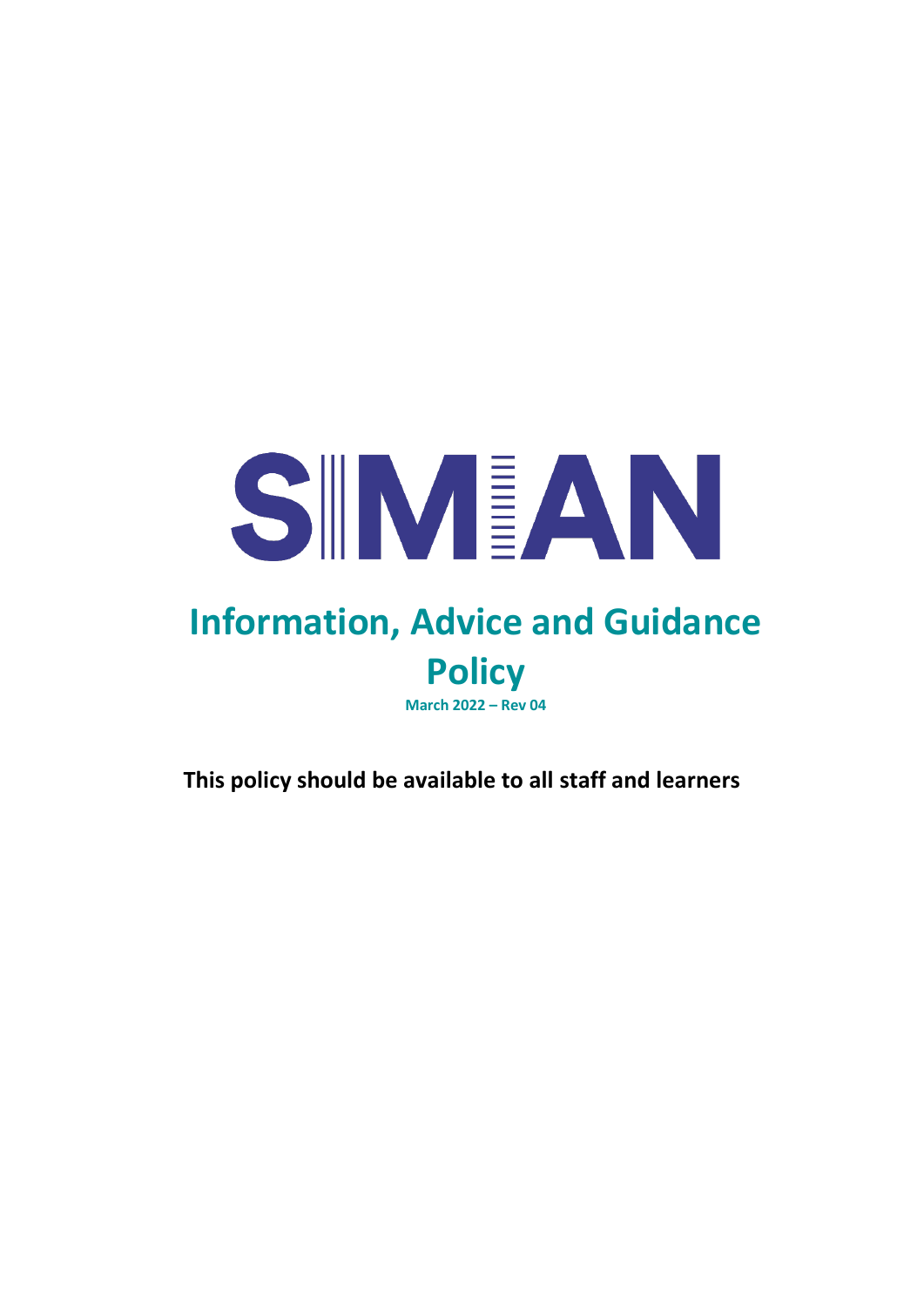

# **1.0 Introduction and Overview**

- 1.1 Simian Risk Management Limited (SIMIAN) aims to provide high quality, accurate and impartial information, advice and guidance (IAG) to existing and potential apprentices, commercial candidates, other learners, employers and other customers about groundwork, roofing and scaffolding apprenticeship opportunities and access courses, qualifications, industry licence to practise recognition arrangements and other support services that SIMIAN provides.
- 1.2 The provision of impartial IAG will enable both individuals and employers to make well informed and realistic decisions about employment and apprenticeship opportunities and their respective training and development needs. This will support individuals' career progression and employers' training solutions and staff development requirements.
- 1.3 All current, past and prospective apprentices, commercial candidates and other learners are entitled to appropriate and current IAG and/or assistance with course choice, career development planning and transition into employment in the groundwork, roofing and scaffolding industries. The provision of IAG should directly support the progression of learners into employment, progression whilst in employment, the achievement of qualifications or improved personal outcomes.
- 1.4 The IAG service should be confidential to the individual and will meet the highest standards of equality of opportunity. IAG should be readily available to all people regardless of circumstances and background.
- 1.5 The effective delivery of IAG should result in higher retention and achievement rates on SIMIAN's various training courses and programmes.
- 1.6 Individuals and employers may be made aware of SIMIAN's IAG service through references made in SIMIAN's promotional materials, website, social media, presentations or through direct contact with SIMIAN staff at careers events, roadshows etc. in addition to attendance at training courses.

#### **2.0 The Matrix Standard**

- 2.1 SIMIAN's provision of IAG shall conform to the standards required for Matrix accreditation. SIMIAN will continually work towards maintaining its Matrix accreditation by providing IAG to national quality standards.
- 2.2 SIMIAN was awarded the Matrix Standard in 2014 and was successfully re-assessed in September 2020.

#### **3.0 Providing IAG**

- 3.1 All SIMIAN's members of staff can potentially provide IAG. Different members of staff may be involved at different stages in providing IAG for example to:
	- 3.1.1 Prospective applicants on recruitment to SIMIAN's programmes.
	- 3.1.2 Providing on-programme support to retain learners and enable them to successfully complete their qualification or training programme.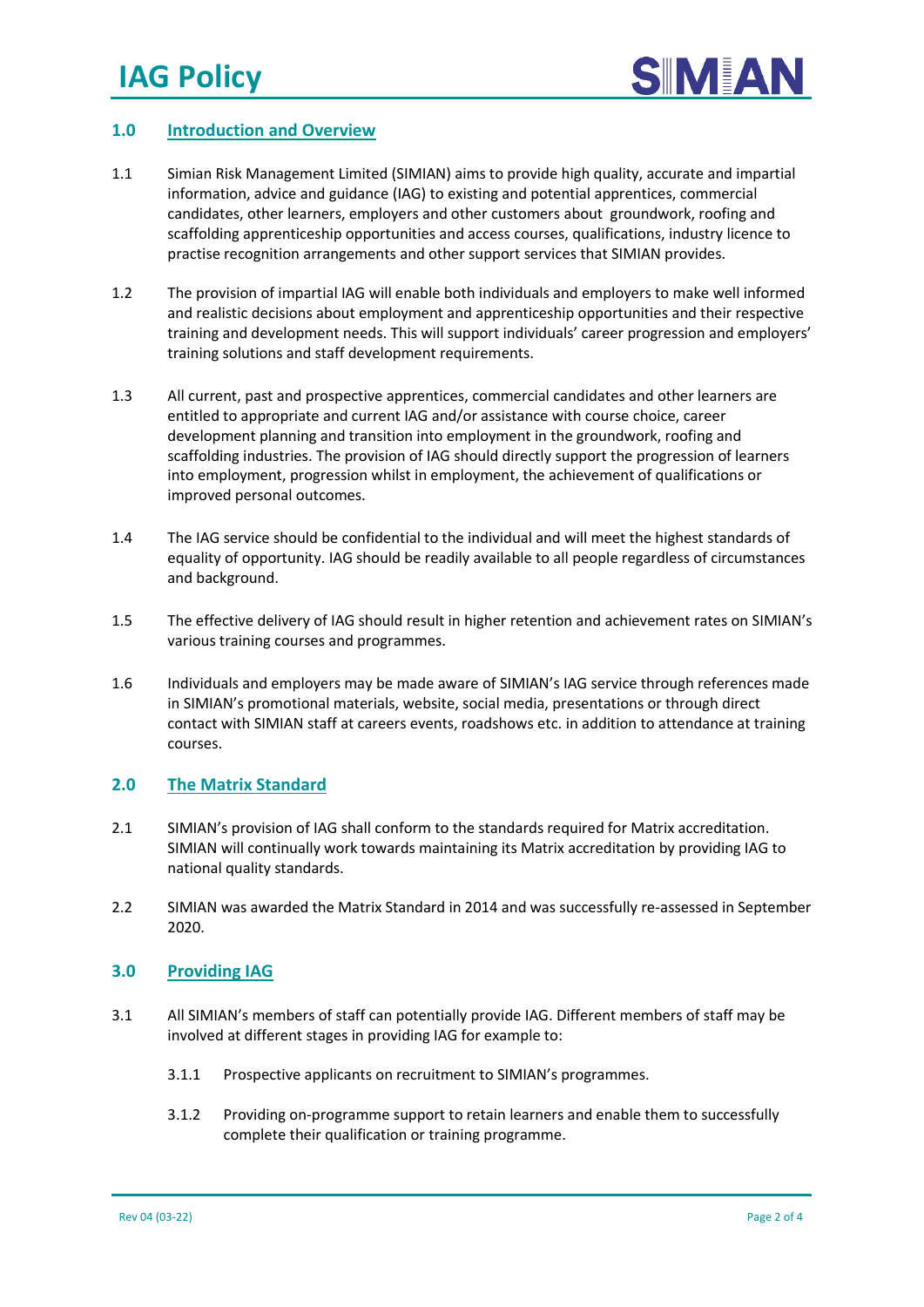



- 3.1.3 Providing exit guidance in respect of employment opportunities and career advancement.
- 3.2 Members of staff should ensure that the IAG service offered is impartial, confidential, accessible, professional and knowledgeable.
- 3.3 Where appropriate, an individual or employer should be referred to a designated SIMIAN colleague who may have relevant specialist knowledge to meet their service requirements.
- 3.4 SIMIAN will support members of staff to regularly update their skills and knowledge through a process of continuous professional development.

### **4.0 Types of IAG**

4.1 SIMIAN will often provide IAG assistance relating to: -

4.1.1 Fees and other financial charges associated with a training programme or course of study.

4.1.2 Financial assistance available to support those undertaking qualifications and training.

4.1.3 Course entry criteria, qualifications, accreditations and modes or patterns of study.

- 4.1.4 Impartial careers advice and guidance.
- 4.1.5 Guidance to current learners to discuss progression options.

# **5.0 Timing of IAG**

- 5.1 The provision of IAG will typically take place at key stages during a training programme or course: -
- 5.1.1 Prior to a learner formally joining a training programme or course during the application stage or recruitment and selection process to help confirm their eligibility and suitability. Applicants who do not meet the entry/eligibility requirements should be provided with details of referral agencies.
- 5.1.2 During the training programme or course induction process, key information and advice will be issued specifically relating to the training programme or course.
- 5.1.3 On-programme via learner progress reviews and general ongoing learner mentoring and support.
- 5.1.4 Upon training programme or course completion and exit via an exit review and the provision of advice on possible progression routes.
- 5.1.5 Post-learning via survey questionnaires to identify any further learning opportunities or IAG requirements.